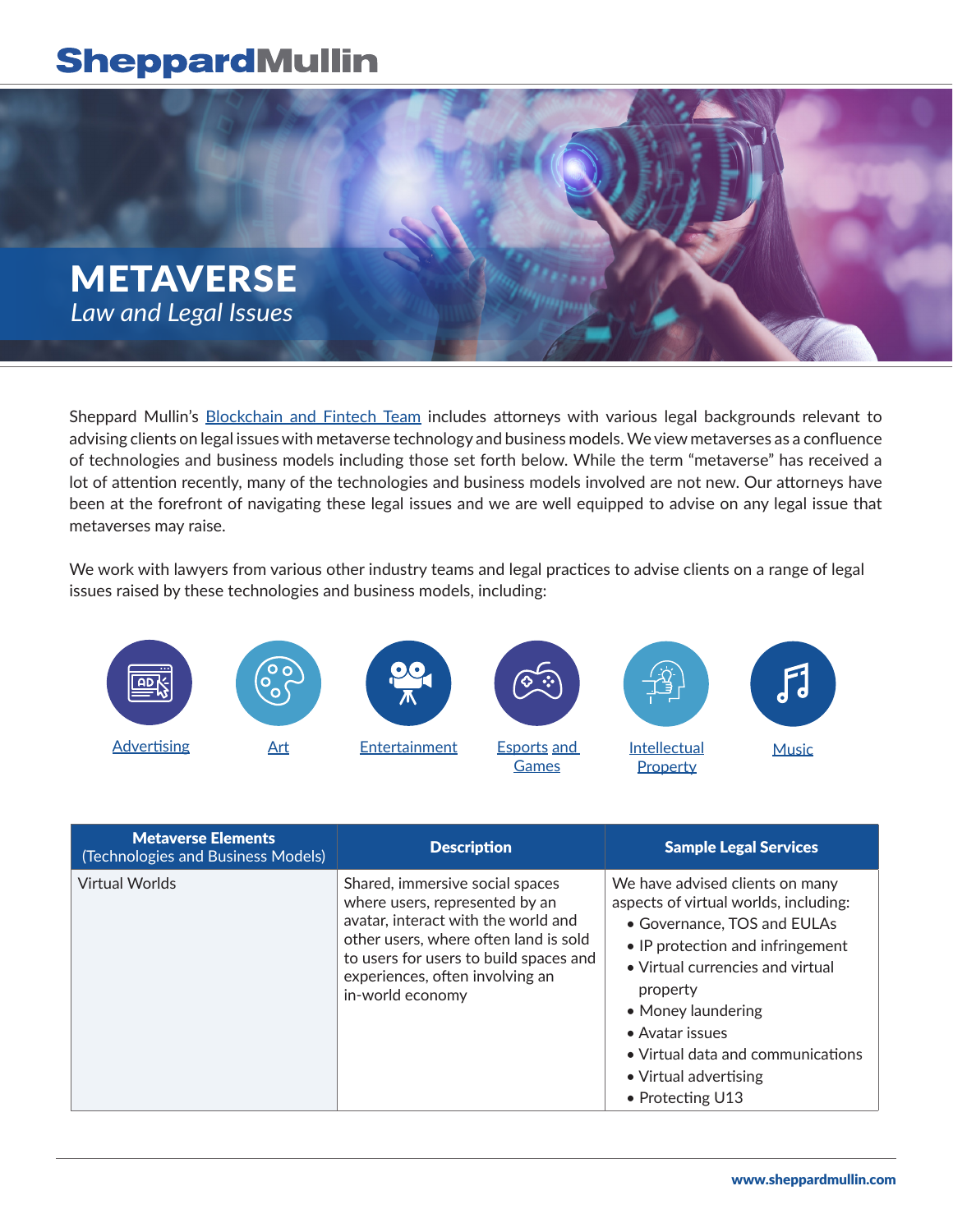| <b>Metaverse Elements</b><br>(Technologies and Business Models) | <b>Description</b>                                                                                                                 | <b>Sample Legal Services</b>                                                                                                                                                                                                                                                                                                                                                                                                                                                                                 |
|-----------------------------------------------------------------|------------------------------------------------------------------------------------------------------------------------------------|--------------------------------------------------------------------------------------------------------------------------------------------------------------------------------------------------------------------------------------------------------------------------------------------------------------------------------------------------------------------------------------------------------------------------------------------------------------------------------------------------------------|
| <b>Avatar Issues</b>                                            | Users' immersive experiences often<br>will be implemented via one or more<br>avatars associated with a user                        | We have advised clients on various<br>aspects of avatar-related issues<br>including:<br>• Right of publicity<br>• Brand and third party rights used<br>in avatars<br>• Trademark protection for avatars                                                                                                                                                                                                                                                                                                      |
| User-Generated Content (UGC)                                    | Many metaverses provide building<br>blocks for users to build out spaces<br>and experiences and transact via in-<br>world commerce | We advise on the many issues with<br>UGC including:<br>• IP protection<br>• IP infringement, including DMCA<br>takedowns<br>. Ownership and licensing of UGC<br>• TOS and EULAs<br>• Open source licenses<br>· Virtual marketplaces<br>• Consumer protection                                                                                                                                                                                                                                                 |
| Games                                                           | Many metaverses will include games<br>and apps                                                                                     | We have one of the leading game<br>practices in the country and advise<br>clients on:<br>• Developer and publisher<br>agreements<br>• App store policies<br>• IP protection for games/apps<br>• Clearance issues with third party<br>content in games/apps<br>• Gambling issues with loot boxes,<br>chance-based mechanics, social<br>casino games and gaming activity<br>· Digital currencies and virtual<br>items<br>• Live event production and<br>broadcasting<br>• TOS and EULAs<br>• Regulatory issues |
| AR/VR/XR                                                        | Many metaverses will include<br>enhanced reality technologies                                                                      | Our games and interactive<br>entertainment lawyers advise clients<br>on many aspects of XR, including:<br>• Hardware and platform<br>agreements<br>• Intellectual property protection<br>• Data rights<br>• Safety issues<br>• Virtual advertising<br>• Content licensing<br>• TOS and EULAs                                                                                                                                                                                                                 |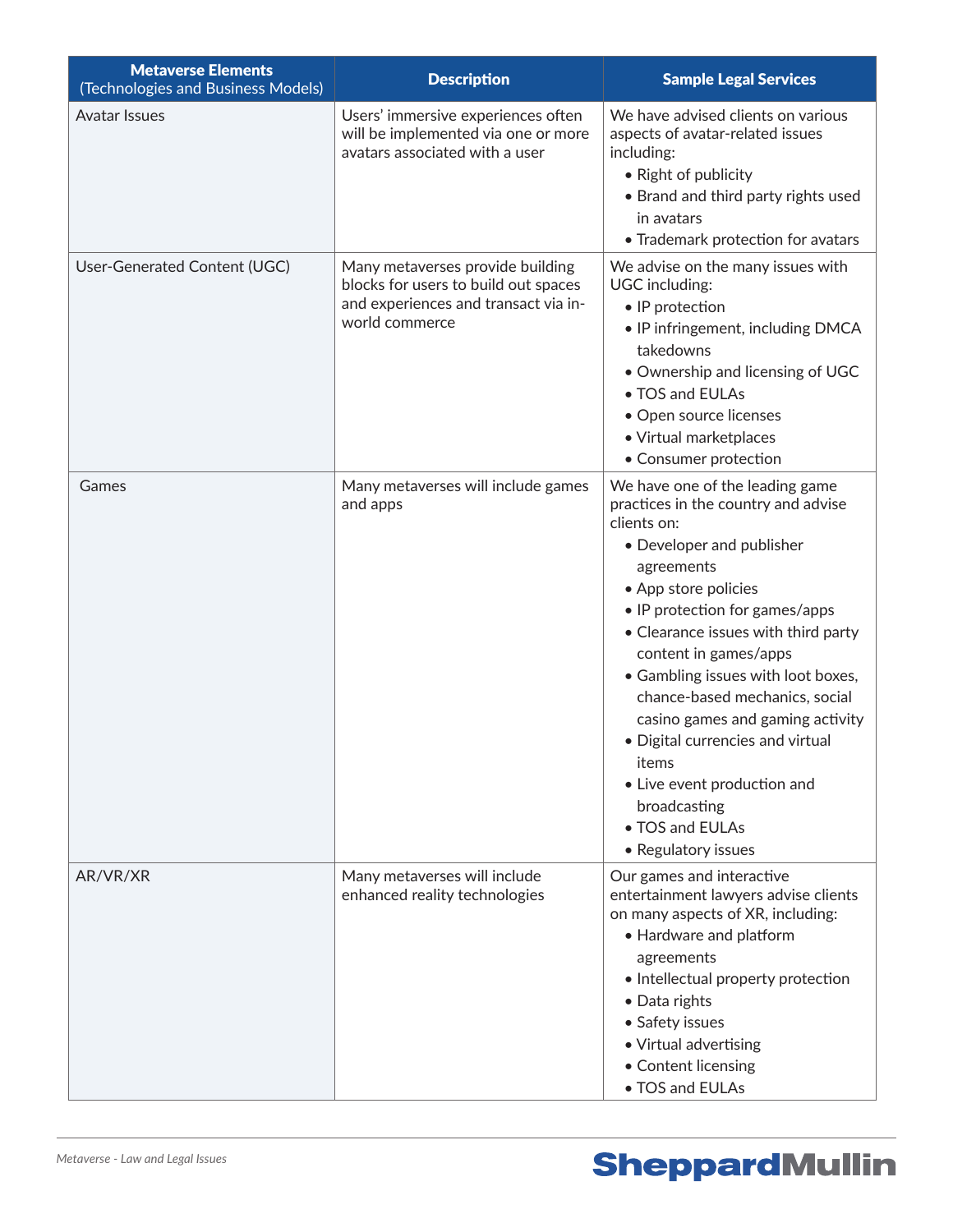| <b>Metaverse Elements</b><br>(Technologies and Business Models) | <b>Description</b>                                                                                                                                                                                                                                                                             | <b>Sample Legal Services</b>                                                                                                                                                                                                                                                                                                                                                                                                                                            |
|-----------------------------------------------------------------|------------------------------------------------------------------------------------------------------------------------------------------------------------------------------------------------------------------------------------------------------------------------------------------------|-------------------------------------------------------------------------------------------------------------------------------------------------------------------------------------------------------------------------------------------------------------------------------------------------------------------------------------------------------------------------------------------------------------------------------------------------------------------------|
| Blockchain, NFTs and DAOs                                       | At least some metaverses will<br>be decentralized and/or rely on<br>blockchain technology, NFTs and<br>DAOs for governance, management<br>of communities, ownership of virtual<br>items, and/or entitlements                                                                                   | Our Blockchain Team is one of the<br>largest in the country and we advise<br>clients on:<br>• NFT licensing (IP owners, NFT<br>creators, marketplaces)<br>• NFT marketplace agreements and<br>regulatory issues<br>• Securities and other financial<br>regulatory issues<br>• Money laundering and KYC<br>• OFAC and sanctions compliance<br>• IP protection and licenses<br>• DAO structures and governance<br>• Smart contracts issues<br>• Gambling<br>$\bullet$ Tax |
| Digital Currency and<br>Cryptocurrencies                        | Many metaverses will have a native<br>digital currency (e.g., Linden Dollars,<br>Mana or Sand) or will facilitate use of<br>crypto currency (e.g., ETH)                                                                                                                                        | We advise clients on various legal<br>issues with digital currencies,<br>including:<br>• Securities law<br>• Commodities law<br>• Money laundering and KYC<br>• OFAC and sanctions issues<br>$\bullet$ ICOs<br>$\bullet$ Tax                                                                                                                                                                                                                                            |
| Social Media and Communications                                 | Metaverses will include in-world<br>communications tools and often will<br>integrate IRL communications and<br>management of communities                                                                                                                                                       | We advise on all aspects of<br>communications, including:<br>• Epublishing<br>• First Amendment<br>• Regulatory issues<br>• Community governance                                                                                                                                                                                                                                                                                                                        |
| Advertising                                                     | Many spaces include virtual<br>advertising and brands will own or<br>lease virtual land, use NFTs, and<br>branded virtual items to promote<br>their products and services, employ<br>avatar-based influencers, participate<br>in sponsored events and engage in<br>other metaverse activities. | We advise on all aspects of in-world<br>advertising including:<br>• Endorsements and sponsorships<br>• Branded entertainment initiatives<br>• Virtual events<br>• Customer loyalty programs<br>• Advertising agency and media<br>agreements<br>• Use of influencers<br>• Contest and sweepstakes<br>promotions<br>• Gift cards and prepaid currency                                                                                                                     |
| <b>Music and Movies</b>                                         | Some metaverses will enable users to<br>create music and use existing music.<br>Some will enable users to create<br>movies or machinima.                                                                                                                                                       | We advise clients on all aspects of<br>music and movie rights and licensing,<br>with particular experience with digital<br>distribution                                                                                                                                                                                                                                                                                                                                 |
| Data Mining and Al                                              | Metaverses will generate vast<br>amounts of data which will be<br>tracked and leveraged by the<br>platform operators, some of which<br>will be personal data                                                                                                                                   | Our Privacy and Cybersecurity<br>Practice advises on all aspects of data<br>privacy and protection in connection<br>with virtual worlds and metaverses.                                                                                                                                                                                                                                                                                                                 |